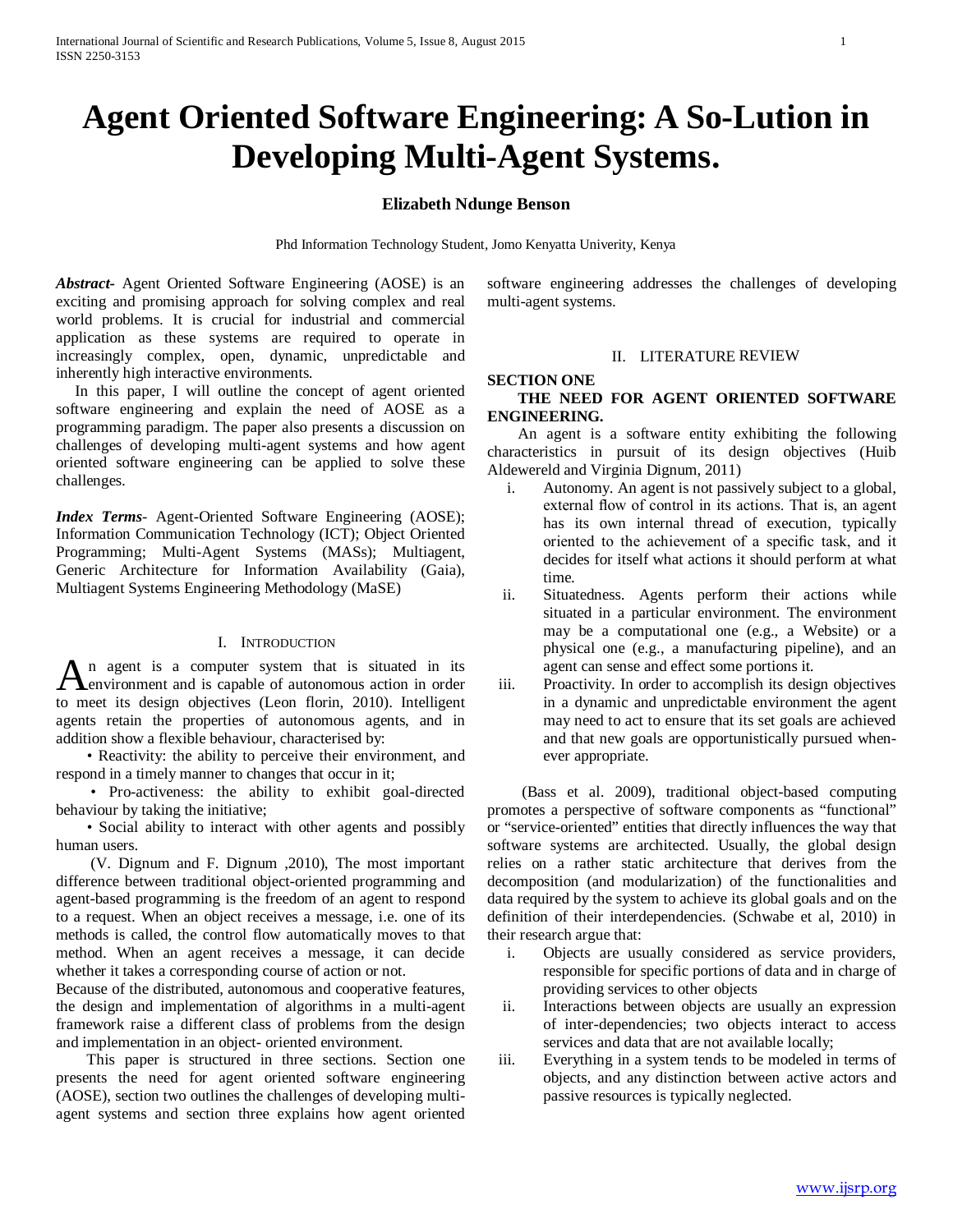( Zambonelli and Parunak, 2003) Object-oriented development, while promoting encapsulation of data and functionality and a functional-oriented concept of interactions, tends to neglect modeling and encapsulation of execution control. Some sort of "global control" over the activity of the system is usually assumed (e.g., the presence of a single execution flow or of a limited set of controllable and globally synchronized execution flows). However, assuming and/or enforcing such control may not be feasible in complex systems. Thus, rather than being at risk of losing control, a better solution would be to explicitly *delegate* control over the execution to the system components

 (Parunak, 2009) Delegating control to autonomous components can be considered as an additional dimension of modularity and encapsulation. When entities can encapsulate control in addition to data and algorithms, they can better handle the dynamics of a complex environment (local contingencies can be handled locally by components) and can reduce their interdependencies (limiting the explicit transfer of execution activities). This leads to a sharper separation between the component-level (i.e., intra-agent) and system-level (i.e., interagent) design dimensions, in that also the control component is no longer global.

 (V. Dignum, 2009)The dynamics and openness of application scenarios can make it impossible to know a priori all potential interdependencies between components (e.g.,what services are needed at a given point of the execution and with what other components to interact), as a functional-oriented perspective typically requires. Autonomous components delegated of their own control can be enriched with sophisticated social abilities, that is, the capability to make decisions about the scope and nature of their interactions at run-time and of initiating interactions in a flexible manner (e.g., by looking for and negotiating for service and data provision).

 (Koen V. Hindriks, 2009)For complex systems, a clear distinction between the active actors of the systems (autonomous and in charge of their own control) and the passive resources (passive objects without autonomous control) may provide a simplified modeling of the problem. In fact, the software components of an application often have a real-world counterpart that can be either active or passive and that, consequently, is better suited to being modeled in terms of

both active entities (agents) and passive ones (environmental resources).

 (Nick Tinnemeijer., 2011)Traditional object abstractions have been enriched by incorporating novel features such as internal threads of execution, event-handling, exception handling, and context dependencies and are being substituted, in architectural styles, by the higher level abstraction of selfcontained (possibly active) coarse-grained entities (i.e.,components).

 The researcher argues that these changes fundamentally alter the way software architectures are built, in that active selfcontained components intrinsically introduce multiple loci of control are more naturally considered as repositories of tasks, rather than simply of services. Also, the need to cope with openness and dynamics requires application components to interact in more flexible ways (e.g.,by making use of external directory, lookup, and security services).

 (Birna van Riemsdijk et al ,2011)Objects and components are too low a level of abstraction for dealing with the complexity of today's software systems, and miss important concepts such as autonomy, task-orientation, situatedness and flexible interactions. For instance, object- and component-based approaches have nothing to say on the subject of designing negotiation algorithms to govern interactions, and do not offer insights into how to maintain a balance between reactive and proactive behaviour in a complex and dynamic situations.

 This forces applications to be built by adopting a functionally oriented perspective and, in turn, this leads to either rather static software architectures or to the need for complex middleware support to handle the dynamics and flexible reconfiguration and to support negotiation for resources and tasks.

 (Ghassan Beydoun, 2011)An agent-oriented approach is beneficial in the below types of situations

- i. Where complex/diverse types of communication are required.
- ii. When the system must perform well in situations where it is not practical/ possible to specify its behavior on a case-by-case basis.
- iii. Situations involving negotiation, co-operation and competition among different entities.
- iv. When the system must act autonomously
- v. When it is anticipated that the system will be expanded, modified or when the system purpose is expected to change.

 In summary, agent-based computing promotes an abstraction level that is suitable for modern scenarios and that is appropriate for building flexible, highly modular, and robust systems.

## III. CHALLENGES OF DEVELOPING MULTI –AGENT **SYSTEMS**

There are two main classes of multi-agent systems.

- i. *distributed problem solving systems* in which the component agents are explicitly designed to cooperatively achieve a given goal;
- ii. *open systems* in which agents are not co-designed to share a common goal, and have been possibly developed by different people to achieve different objectives. Moreover, the composition of the system can dynamically vary as agents enter and leave the system.

 (Carles Sierra et al, 2009) One of the major problems in the field of multi-agent systems is the need for methods and tools that facilitate the development of systems of this kind. If the agents are considered to have the potential to be used as a software engineering paradigm, then it is necessary to develop software engineering techniques that are specifically applicable to this paradigm.

 Their research argued that the acceptance of multi-agent system development methods in industry and/or enterprise depends on the existence of the necessary tools to support the analysis, design and implementation of agent-based software.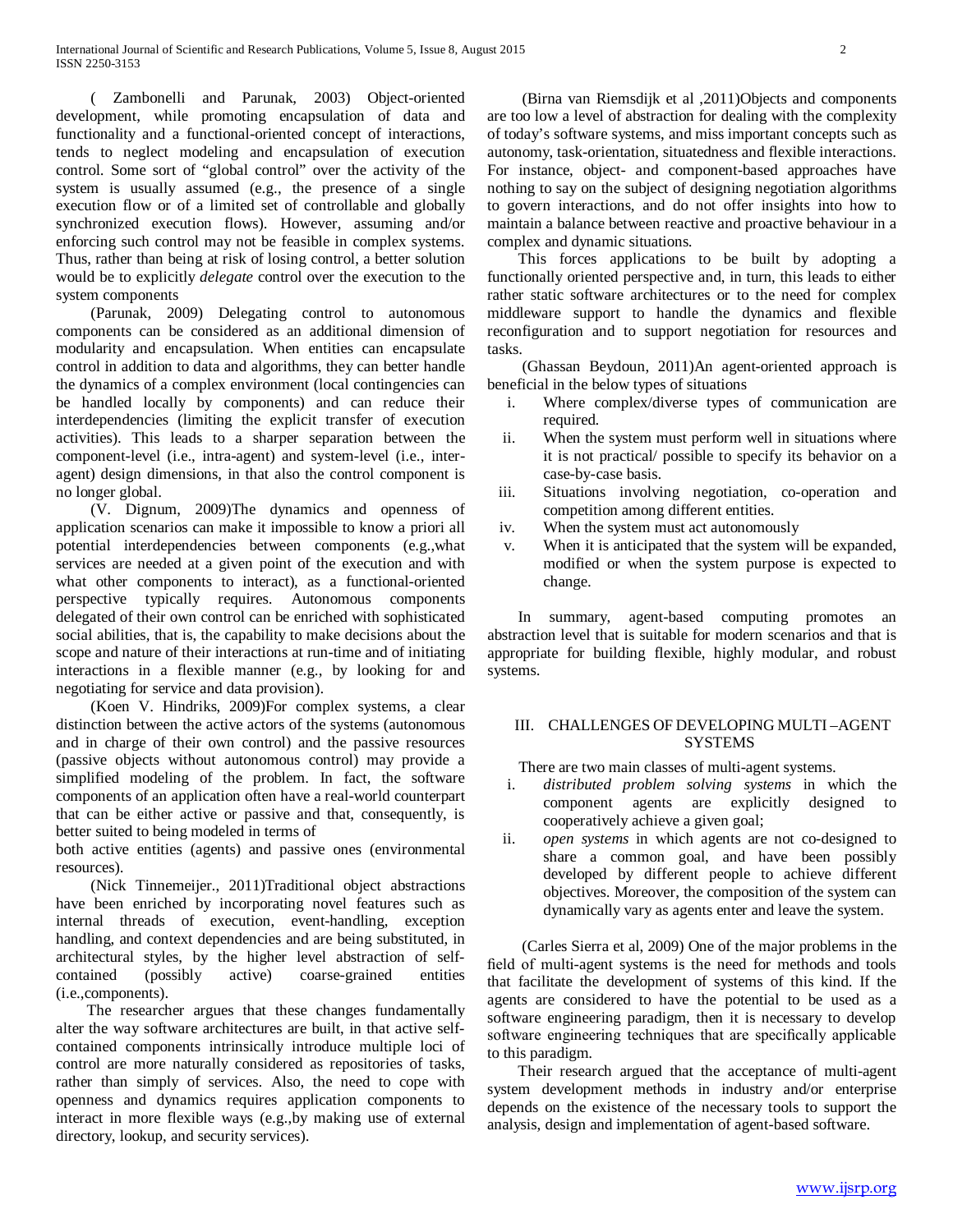(Hongyuan Sun et al, 2009) The major challenges of developing multi-agent systems are summarized by the below questions

- i. How to formulate, describe, decompose and allocate problems and synthesize results among a group of intelligent agents?
- ii. How to enable agents to communicate and interact? What communication language and protocols do we use? How can heterogeneous agents interoperate? What and when can they communicate? How can we find useful agents in an open environment?
- iii. How to ensure that agents act coherently in making decisions or taking action, accommodating the nonlocal effects of local decisions and avoiding harmful interactions? How do we ensure the MAS do not become resource bounded? How do we avoid unstable system behavior?
- iv. How to enable individual agents to represent and reason about the actions, plans, and knowledge of other agents to coordinate with them; how do we reason about the state of their coordinated process (for example, initiation and completion)?
- v. How to recognize and reconcile disparate viewpoints and conflicting intentions among a collection of agents trying to coordinate their actions?
- i. How to design technology platforms and development methodologies for MASs?

 **(**Hongyuan Sun, 2010**)** the challenges in developing multiagent systems include the following.

- i. There is no agreement on how to identify and characterize roles in the analysis phase and agent types in the design phase.
- ii. The concepts used in the methodologies, like responsibility, permission, goals and tasks do not have a formal semantics or explicit formal properties. This becomes an important issue when these concepts are implemented; implementation constructs do have exact semantics.
- iii. There is a gap between the design models of the methodologies and the existing implementation languages. It is unreasonable to expect a programmer to implement the proposed complex design models. To bridge the gap, a methodology should either intro- duce refined design models that can be directly implemented in an available programming language, or use a dedicated agent-oriented programming language which provides constructs to implement the high-level design concepts.
- iv. The methodologies that include an implementation phase, such as Tropos, propose an implementation language in which it is not explained how to implement reasoning about beliefs, reasoning about goals and plans, reasoning about planning goals, or reasoning about communication.
- v. It is widely recognized that an agent may enact several roles. None of the methodologies addresses the

implementation of agents that need to represent and reason about playing different roles.

- vi. The methodologies, with the exception of the organizational rules ignore organizational norms and do not explain how to specify and design them or even how to do implementation.
- vii. Open systems are not really supported. The methodologies implicitly suppose that agents are purposely designed to enact roles in a system. But as soon as agents from the outside may enter the analysis, design and implementation needs to treat agents as given entities.
- viii. In the analysis, methodologies do not consider the environmental embedding of a system. The structure of the organization in which a system will be embedded, has a large influence on the type of organizational structure of the system, at least when it interacts with more than one person.

 (K. S. Decker et al 2010), the implementation is developed completely manually from the design. This creates the possibility for the design and implementation to diverge, which tends to make the design less useful for further work in maintenance and comprehension of the system.

 Their research argues that although present AOPLs provide powerful features for specifying the internals of a single agent, they mostly only provide messages as the mechanism for agent interaction. Messages are really just the least common denominator for interaction, and, especially if flexible and robust agent interactions are desired, it is important to design and implement agent interactions in terms of higher-level concepts such as social commitments, delegation of goal/task, responsibility, or interaction goals . Additionally, AOPLs are weak in allowing the developer to model the environment within which the agents will execute.

 (P. Yolum, et al 2011), In most of the practical approaches for verification of multi-agent systems, verification is done on code. While this has the advantage of proving properties of the system that will be actually deployed, it is also often useful to check properties during the system design, so more work is required in verification of agent design artifacts. In fact, all the work on model checking for multi-agent systems is still in early stages so not really suitable for use on large and realistic systems. **(**Juan, T., Pearce, A., et al, 2002 **)** believes that the major challenges of designing a multi-agent system include:

 1. How to decompose problems and allocate tasks to individual agents.

2. How to coordinate agent control and communications.

3. How to make multiple agents act in a coherent manner.

 4. How to make individual agents reason about other agents and the state of coordination.

 5. How to reconcile conflicting goals between coordinating agents.

6. How to engineer practical multiagent systems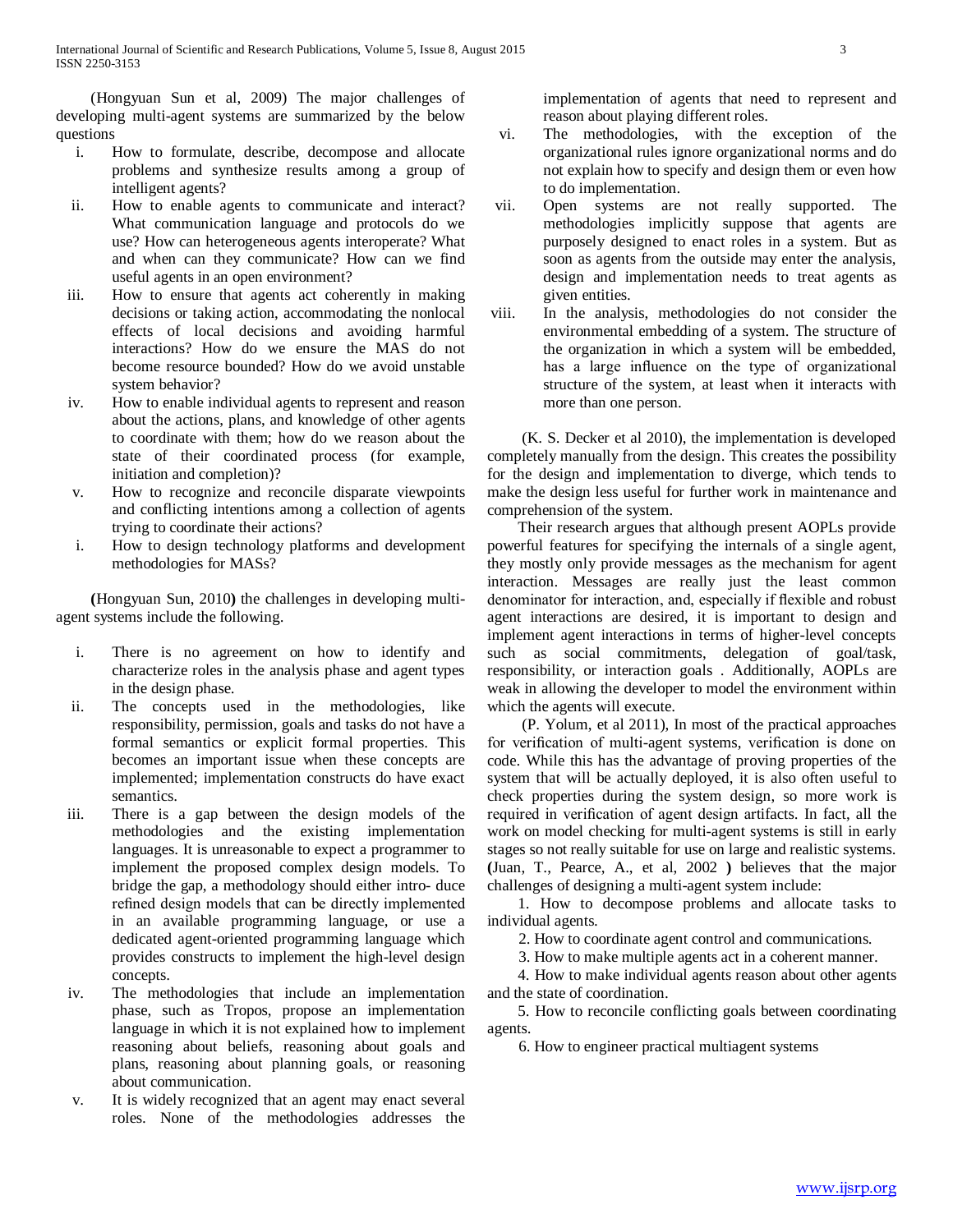## IV. HOW AGENT ORIENTED SOFTWARE ENGINEERING ADDRESSES THE CHALLENGES OF DEVELOPING MULTI-AGENT SYSTEMS

 (Wooldridge, M., Jennings, 2000) the focus of multi-agent programming languages can be on individual agents, multi-agent organizations, multi-agent environments, or their combinations. Programming languages focusing on individual agents are concerned with issues such as autonomy of agents, reactive behaviors, social awareness, reasoning about norms and organizations, communication and interaction with other agents, and capabilities to sense and act in a shared environment.

 (Zambonelli, F., Jennings, 2000), Multi-agent organizations can be implemented either endogenously or exogenously, i.e., either individual agents are implemented in terms of social and organizational concepts, or organizations are implemented as computational entities outside agents controlling their behaviors. Their paper argued that programming languages that support the implementation of multi-agent environments need to provide programming constructs to implement sense and act abilities of agents, tools, artifacts, services, and resources that can be used by agents.

 (Bresciani, P., Giorgini, P et al, 2004 ), Some multi-agent programming languages come with formal and computational semantics, an implemented interpreter, or both. The existence of formal semantics for multi-agent programming languages is essential for a better understanding of the programming constructs and the verification of multi-agent programs. Without a formal semantics one cannot guarantee the correctness of programs.

 Multi-agent programming languages can be analyzed by means of general programming principles they respect and support. Examples of such principles are modularity, encapsulation, reuse, separation of concerns, recursion, abstraction, exception handling facilities, and support for legacy codes. Of course, the very concept of agent itself supports some of these principles such as encapsulation and reuse.

 Dam, K. H., & Winikoff, M. (2003). the idea of implementing environments and organizations separately support the separation of concerns principle. Multi-agent programming languages can be used in a more efficient and effective manner when they support such principle at different levels. For example, at the individual agent level, modularity can be used to support the implementation of different functionalities and roles, recursion can be used to implement complex plans, and exception handling can be used to implement plan failure operations.

 Danny Weynes (2008), Multi-agent programming languages can be evaluated in terms of the functionalities provided by their corresponding integrated development environments. An integrated development environment supports the development of multi-agent programs by means of functionalities such as editing tools allowing easy browsing of codes, debugging tools that help to localize errors and anomalies, and automatic testing tools allowing the automatic generation of test cases for specific part of the programs. The main difficulty for such an integrated development environment is the distributed nature of multi-agent programs, e.g., how to browse through a program that is distributed by means of agents, modules, environment, and organization programs. Debugging is even harder as it is not clear how to debug one single agent when the execution of the agent depends on the execution of other agent programs, the environment program, and the organization program

## V. AGENT ORIENTED METHODS AND HOWTHEYADDRESS THE CHALLENGES OF DEVELOPING MULTI-AGENT SYSTEMS.

## **1. GAIA**

 Gaia comprises an analysis and design phase and explicitly refrains from including an implementation phase. Jurgen Lind (2010),

 Analysis is driven by a set of requirements and aims at understanding the system and its structure. It provides two models: a role model and an interaction model. The role model specifies the key roles in the system and characterizes them in terms of permissions (the right to exploit a resource) and responsibilities (functionalities). The interaction model captures the dependencies and relations between roles by means of protocol definitions. Gaia is only concerned with the society level; it does not capture the internal aspects of agent design.

 Virginia Dignum, Hulb Gideweld and Frank Dignum (2012), The design phase provides three models: the agent model, the service model, and the acquaintance model. The agent model identifies so called agent types, which are sets of roles. The service model identifies the services (or functions) associated with a role. Finally, the acquaintance model identifies the communication links between agent types. This model can be used to detect potential communication bottlenecks. The method has been extended with a model of organizational rules and organizational structure. This allows the developer to specify global rules that the organization should respect or enforce.

Like norms, such rules are typically formulated at a high conceptual level. Little is said about ways of implementing them. The interaction of agents with the environment is not treated separately.

 V. Julian and V. Botti (2012), Gaia does not support the implementation phase.Therefore it is difficult to check whether agents really implement a certain role. Especially when different roles containing several responsibilities are joined into an agent type. Although permissions seem to be norms, it is unclear how they are actually translated to the system itself. Should the agent itself make sure that it will only perform actions it is permitted to do? Do the resources force the agent to refrain from forbidden actions? Does the agent *know* about its permissions? Finally, Gaia cannot support open agent systems, because it does not treat agents as given entities.

## **2. AII METHODOLOGY**

Franco zambonelli, Nicholas R. Jennings and Michael wooldrige (2010), The AAII methodology makes no distinction between the analysis and design phase.

 The methodology generates a set of models, based on existing object-oriented models. From an external viewpoint (inter-agent), the system is decomposed into agents, which are modeled as complex objects characterized by their purpose, their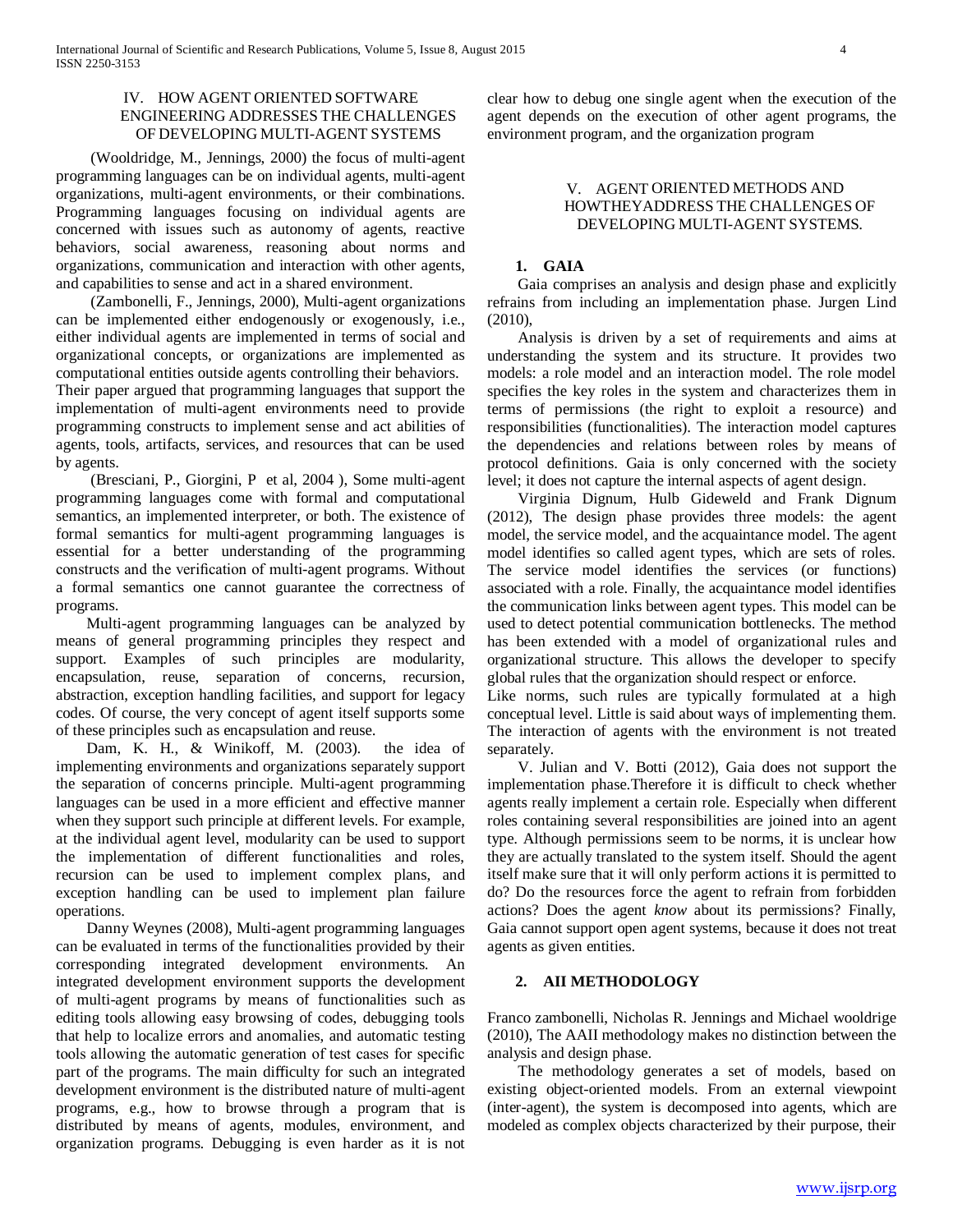responsibilities, the services they perform, the information they require and maintain, and their interaction.

 N.R Genza and E.S Mighele (May 2013), AAII is one of the few approaches that takes the intra agent perspective seriously.

 Roles can be considered as responsibilities, which can in turn be considered as sets of services. Services are activities that are not natural to decompose any further. Hardly any reasoning is required by the agents. The methodology is very practiceoriented which leads to graphical models, but without much semantics of the concepts. It is left to the programmer to fill in the gaps.

 Like Gaia, AAII does not support open agent systems. The organization of the system is almost completely hierarchical in a truly object-oriented manner. No norms or rules are specified as such.

#### **3. SODA**

 The SODA methodology has a clear distinction between analysis and design. The methodology is only concerned with the inter-agent viewpoint.

 N.R Genza and E.S Mighele (May 2013), The analysis phase provides three models: the role model, the resource model, and the interaction model. The role model defines global application goals in terms of the tasks to be achieved. Tasks can be individual or social. Individual tasks are assigned to roles while social tasks are assigned to groups. A group is an abstract concept that can be analyzed as a set of roles. The resource model captures the application environment and identifies the services that are available. The resource model defines abstract access modes (permission), modeling the different ways in which the services associated with a resource can be exploited by agents. The interaction model defines the interaction between roles, groups and resources in terms of protocols.

 Leon florin (2010) The design phase refines the abstract models from the analysis phase and provides three models: the agent model, the society model and the environment model. The agent model specifies the mapping from roles onto agent classes. An agent class is characterized by the tasks, permissions and interaction rules associated to a role. It also specifies the cardinality (the number of agents in that class), their location (fixed for static agents and variable for mobile agents) and their origin (inside or outside the system). The society model specifies a mapping from groups onto societies of agents. An agent society is characterized by the social tasks, the set of permissions, the participating social roles, and the interaction protocols. Finally, the environment model specifies a mapping from resources onto infrastructure classes.

 Infrastructure classes are characterized by the services, the access modes for roles and groups, and the protocols for interacting with the environment.

 SODA is a very usable development methodology. The inter-agent aspect is well developed. The interaction among agents, but also the interaction between agents and the environment is taken seriously. Garcia, A., Silva, V., Chavez, C., & Lucena, C. (2002). However, SODA does not specify the design of the agents themselves. Therefore it too leaves a gap between the design and implementation of the multi agent system. Due to the fact that SODA recognizes explicit organizational structures and rules, it becomes applicable for open agent systems.

 Dam, K. H., & Winikoff, M. (2003Although many concepts are used for the inter-agent specification, they are not formalized. Therefore it becomes difficult to check whether agents fulfilling a role comply to all the organizational rules. Another worry is that the use of procedural specifications of behavior, like standardized tasks, will bias the design. It suggests traditional imperative programming constructs. Such a simple choice is nice, when it is enough. However, such a view may limit the potential benefits of multi-agent systems, such as flexibility and robustness, because it does not take advantage of the autonomy and possible intelligence of the agents.

#### **4. Tropos**

 The Tropos methodology distinguishes between an early and a late requirements phase, and between architectural design and detailed design. It considers both inter-agent and intra-agent issues.

 Dam, K. H., & Winikoff, M. (2003). The early requirements phase, which is based on the *i¤* organizational modeling framework is concerned with understanding an application by studying its organizational setting. This phase generates two models: a strategic dependency model and a strategic rationale model. These models specify the relevant actors, their respective goals and their inter-dependencies. In particular, the strategic dependency model describes an 'agreement' between two actors: the depender and the dependee. The strategic rationale model determines through a means-ends analysis how an actor's goals (including softgoals) can actually be fulfilled through the contributions of other actors. The late requirements phase results in a list of functional and non-functional requirements for the system.

 (Bresciani, P., Giorgini, et al 2010) The architectural design defines the structure of a system in terms of subsystems that are interconnected through data, control and other dependencies. The detailed designdefines the behavior of each component. Agent communication languages like FIPA-ACL or KQML, message transportation mechanisms, and other concepts and tools are used to specify these components. Moreover, communication protocols are used to specify communication patterns among actors, as well as constraints on the contents of the messages they exchange. Finally, the internal processes that take place within an actor are specified by plan graphs.

 The implementation phase maps the models from the detailed design phase into software by means of Jack Intelligent Agents. Jack extends Java with five language constructs: agents, capabilities, database relations, events, and plans. It is claimed that these constructs implement cognitive notions such as beliefs, desires, and intentions.

 (Hongyuan Sun et al, 2010 )The drawbacks of Tropos are that it doesn't have a formal semantics and therefore it is hard to specify an implementation for the design models. It also neglects the environment, and fails to notice that roles affect the access modes or permissions for executing certain actions, or for accessing resources.

 Also Tropos is meant to design closed systems, in which the designer has control over the agents that enter. However, if a system would allow external agents to enter and interact,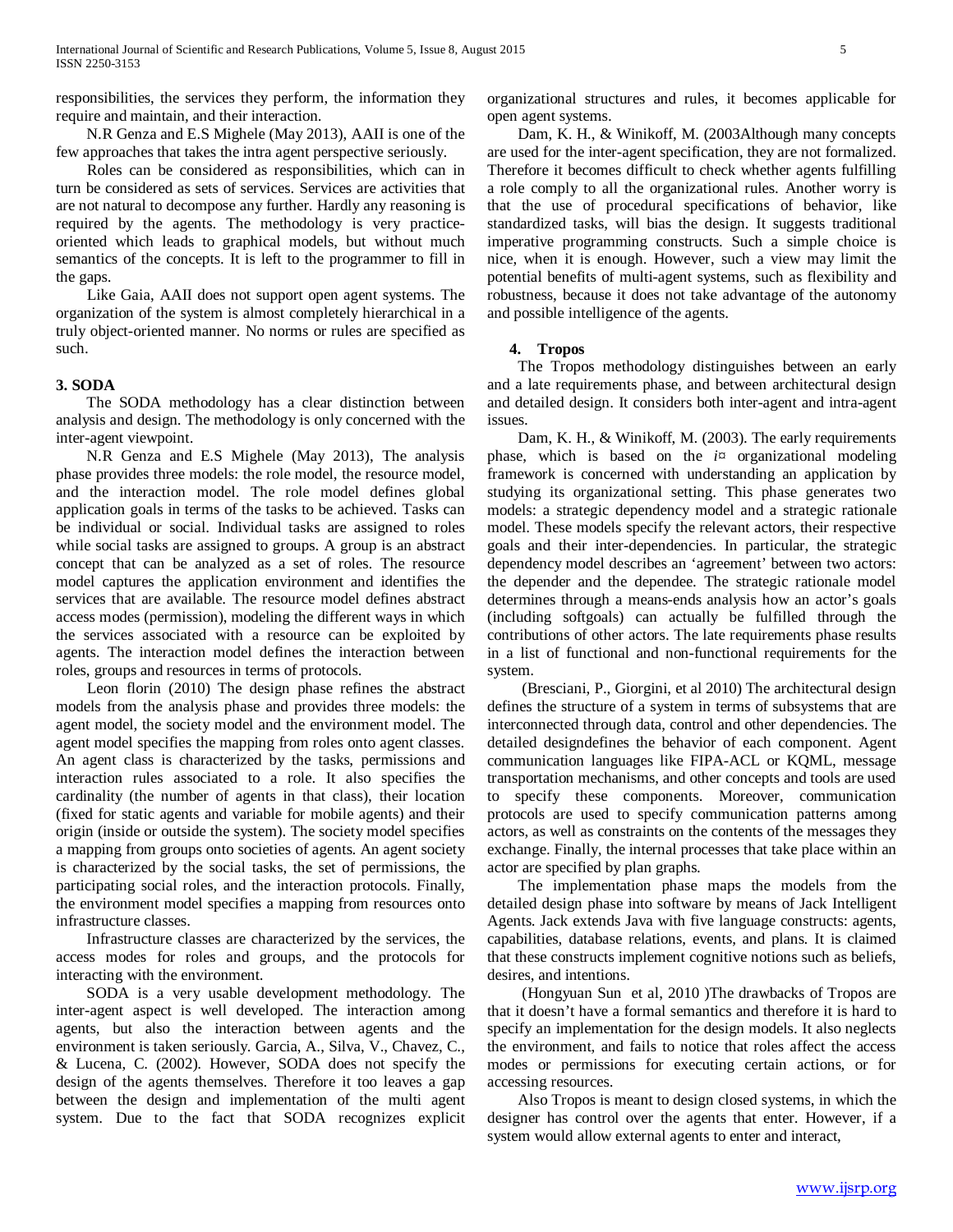an interface between such external agents and the environment and the other agents is required..

## **5. The Prometheus Methodology**

 (Garcia, A., Silva, V., et al 2002) Prometheus is a detailed process for specifying, designing, and implementing intelligent agent systems The goal in developing Prometheus is to have a process with defined deliverables which can be taught to industry practitioners and undergraduate students who do not have a background in agents and which they can use to develop intelligent agent systems Prometheus distinguishes itself from other methodologies by supporting the development of intelligent agents:

- i. providing start-to-end support,
- ii. having evolved out of practical industrial and pedagogical experience,
- iii. having been used in both industry and academia, and, above all, in being detailed and complete

 Dam, K. H., & Winikoff, M. (2003). Prometheus is also amenable to tool support and provides scope for cross checking between designs

The methodology consists of three phases: system specification, architectural design, and detailed design

#### **6. OperA + Environment**

(Toronto, May 2010), OperA contains three models.

 The *social model* describes roles and their dependencies. Roles have objectives: the goals the organization expects an agent to fulfill when enacting that role. OperA allows for agents to have their own goals which should be combined with those of a role when enacting that role. Therefore OperA caters for open agent systems. A role can be dependent on another role to fulfill (part of) its objective.

 The *interaction model* describes the process flow of the system, in terms of scenes and transitions between scenes. This is similar to the Islander approach. The scope of a role is limited to a scene. Each scene contains an abstract and declarative specification of the landmarks to be achieved during interaction. Scenes do not (have to) specify complete protocols; they specify landmarks that can be reached in many different ways. Transitions between scenes are subject to constraints, and to a temporal ordering. E.g. an agent cannot enter a 'conference presentation' scene as a presenter if its paper was never accepted.

 The *normative model* contains all the different types of norms that regulate behavior in the system. For example:

 (1) Norms for roles; e.g. a PC member should not review a paper submitted by another member of the research group he is working in.

 (2) Norms for scenes; e.g. the reviews have to be returned to the PC chairs before a certain deadline.

 (3) Norms on scene transitions; e.g. a delegate should pay the registration before coming to the conference.

 (M. Birna van Riemsdijk, et al, 2009), Norms cannot be translated into a design model directly. They will be distributed over the various models of the design phase. Although normative concepts are found in most of the methodologies discussed in this paper, they are usually immediately associated with roles. They are not formulated in a general way, or associated with activities or scenes. Therefore, norms for roles already bias the design of a system. By contrast, OperA allows one to first formulate norms, and then discuss the various ways of translating them in a society.

 (P. Yolum, et al 2010), The final model of the analysis phase, which is not included in OperA, is the *environment model*. In this model we specify the resources that are available for the agents, like databases, etc. We also specify the available services.

#### **7. 3APL**

 (Carles Sierra, et al, 2009), The implementation phase is based on the 3APL language and environment. It has facilities defined in the infrastructure and environment model of the design phase, such as communication and coordination facilities, access to knowledge sources external to an agent, a way of mediating between different agents, and an underlying architecture that supports low level programming facilities, such as arithmetic and a user interface.

 (Hongyuan Sun et al, 2010), Many of these facilities are accessed through the *agent management system*, based on the FIPA Agent Management Specification. The platform can be used through a graphical user interface (GUI) which enables the programmer to load agents from a library, implement and execute them, and observe their behavior.

 *Communication Management* The 3APL agent platform provides communication by means of message passing. A message will be delivered by the underlying transport layer, provided the agent management system knows the identifier of the agent being addressed. The agent can be located on a different platform running on a different machine as long as the address is recognized and unique. The messages themselves have the structure of communicative acts, with a sender, receiver and a content, which is compliant with the FIPA standards for agent communication.

 *Environment* In the current 3APL platform an agent can only interact with an environment through a Java class called a *plug-in*..

 *Service facilitator* The platform contains a very simple service directory facility. Agents can register the services that they offer with the AMS. If they are interested in the services

offered by other agents, they can query the AMS. This functionality of the agent platform may be extended in the future with more elaborate directory services (yellow pages) that allow more intelligent searching and matching.

 *Agent library* The most important development support, is a library of software templates for common tasks and applications. In this library the templates for the facilitation agents belonging to different organizational structures can be found. E.g. templates for matchmaker agents, notary agents, etc. Thus it implements parts of the organizational model of the design phase. Typically a template will implement a particular kind of behavior that is part of an interaction pattern. A template consists of an initial belief base and goal base, a set of capabilities and a set of practical reasoning rules. As such they are the implementation counterparts of the agent types.

#### VI. CONCLUSION

 Software Agent technology has drawn much attention as the preferred architectural framework for the design of many